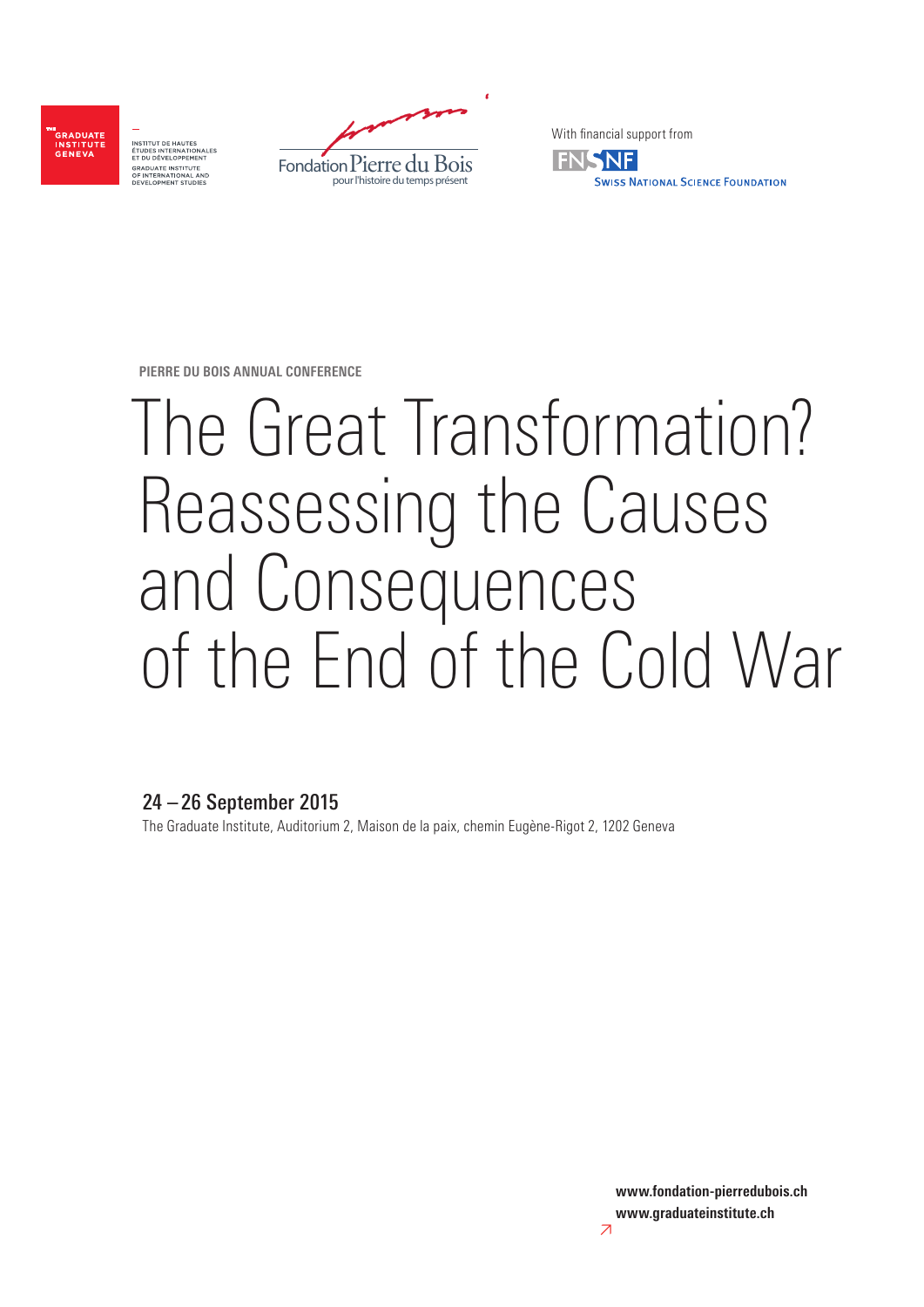# Thursday 24 September 2015

# |9:00 – 9:30| WELCOME AND OPENING REMARKS

JUSSI HANHIMÄKI, The Graduate Institute, Geneva

# |9:30 –11:00| PANEL I THE REAGAN ADMINISTRATION AND THE END OF THE COLD WAR

#### SIMON MILES, The University of Texas at Austin

- **>** The Reagan administration's initial engagement with the Soviet Union
- SUSAN COLBORN, University of Toronto → Reagan as an 'Atlantist': NATO's role in US policy
- TOM BLANTON**,** The National Security Archive
- **→** Reagan, Gorbachev and the end of the Cold War

 Comments: BARBARA ZANCHETTA, The Graduate Institute, Geneva

 Chair: GEIR LUNDESTAD, The Norwegian Nobel Institute (1990–2014)

|11:00 –11:30|Coffee break

# |11:30 –13:00|PANEL II DEVELOPMENTS IN THE SOVIET BLOC

 WOLFGANG MUELLER, Austrian Academy of Sciences → The role of second rank political actors in ending the Cold War

- ROBERT BRIER, German Historical Institute in Warsaw
- → US support for East European dissidents, the end of the Cold War and the contested meaning of human rights

 SVETLANA SAVARANSKAYA, The National Security Archive

**→** Soviet withdrawal from Eastern Europe

Comments: JAMES GOLDGEIER, American University

Chair: ANNE DEIGHTON, University of Oxford

|13:00 –14:15|Lunch

## |14:15 –15:45| PANEL III ECONOMIC INTERACTIONS AND THE END OF THE COLD WAR

FREDRIK STOCKER, Uppsala University

→ The economic 'Westernization' of Soviet Estonia

#### STEPHAN KIENINGER, German Federal Archives

**→** Freer movement in return for cash – Franz Josef Strauß, Alexander Schalck Golodkowski and the Milliardenkredite for the GDR, 1983–1984

#### FRITZ BARTEL**,** Cornell University

→ The coercion of creditworthiness: Western commercial banks and the democratic transitions of 1989

Comments: MARIO DEL PERO, Science Po, Paris

Chair: LEOPOLDO NUTI, University of Rome III

| 15:45 – 16:15 | Coffee break

# |16:15 –17:45| DISCUSSION: ACCESSING SOURCES ON THE END OF THE COLD WAR

MATTHEW CONNELLY, Columbia University

TOM BLANTON, The National Security Archive

CHRISTIAN OSTERMANN**,** Wilson Center

SVETLANA SAVARANSKAYA, The National Security Archive

THOMAS BIERSTEKER, The Graduate Institute, Geneva

 Chair: JUSSI HANHIMÄKI, The Graduate Institute, Geneva

|17:45 –18:00|Break

## |18:00 –19:00| KEYNOTE SPEECH

 GEIR LUNDESTAD, The Norwegian Nobel Institute (1990–2014)

→ A prize winning performance: Mikhail Gorbachev, the Nobel Peace Prize and the End of the Cold War

Chair: JUSSI HANHIMÄKI, The Graduate Institute, Geneva

| 19:30 | Conference Dinner (by invitation)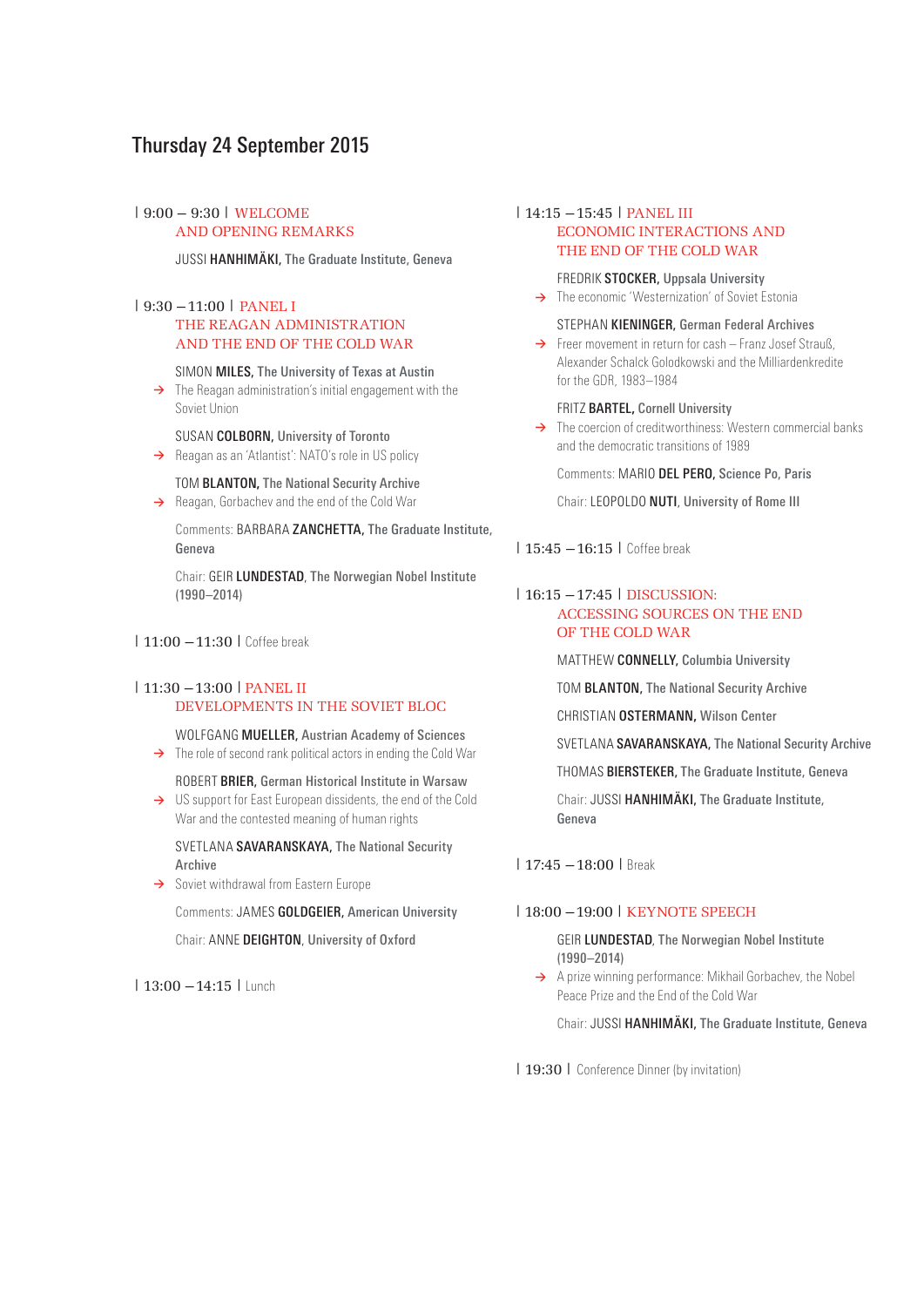# Friday 25 September 2015

#### |9:30 –11:00| PANEL IV WESTERN EUROPEAN DEVELOPMENTS

#### BERNHARD BLUMENAU, University of St. Andrews

 **>** German foreign policy and the 'German problem' before and after unification

#### ELEONORA GUASCONI, University of Genoa

→ The Single European Act, European political cooperation and the end of the Cold War

#### RUUD VAN DIJK**,** University of Amsterdam

→ Peace activists and the end of the Cold War: The case of the Dutch Inter-Church peace council

Comments: ANNE DEIGHTON, University of Oxford

## Chair: MARIO DEL PERO, Science Po, Paris

### | 11:00 – 11:30 | Coffee break

# |11:30 –13:00|PANEL V EASTERN EUROPEAN DEVELOPMENTS

#### SIELKE KELNER, The Graduate Institute, Geneva

→ Dependency on the Cold War: Nicolae Ceausescu's involvement in the Middle East conflict

#### MAXIMILIAN GRAF, University of Vienna

→ The opening of the Austria-Hungarian border revisited: How European détente contributed to overcoming the Iron Curtain

#### PAUL MADDREL, Loughborough University

→ The KGB, the Stasi and the Fnd of the Cold War

 Comments: SVETLANA SAVARANSKAYA, The National Security Archive

Chair: FEDERICO ROMERO, European University Institute

# |13:00 –14:30|Lunch

# |14:30 –15:30|PANEL VI AMERICA BETWEEN ANTI-COMMUNISM AND THE RISE OF ISLAMISM

# BARBARA ZANCHETTA, The Graduate Institute, Geneva

→ Arming the 'freedom fighters': Carter, Reagan and the end of the Cold War

### MALCOLM BYRNE, The National Security Archive

→ Trading enemies: US-Iran relations during the transition from anti-communism to the war on terror

Comments: MOHAMMAD-MAHMOUD OULD MOHAMEDOU, Geneva Centre for Security Policy and The Graduate Institute, Geneva

Chair: MICHAEL COX, London School of Economics

| 15:30 – 16:00 | Coffee break

# |16:00 –16:45| KEYNOTE SPEECH

 ODD ARNE WESTAD, Harvard University → Did the Cold War really matter?

Introduction: JUSSI HANHIMÄKI, The Graduate Institute, Geneva

# |16:45 –18:30|IHEID-GCSP HISTORY AND POLICY- MAKING INITIATIVE ROUNDTABLE: DID THE COLD WAR REALLY MATTER? LESSONS FOR TODAY'S POLICY-MAKERS

MICHAEL COX, London School of Economics

JAMES GOLDGEIER, American University

LEOPOLDO NUTI, University of Rome III

 MOHAMMAD-MAHMOUD OULD MOHAMEDOU, Geneva Centre for Security Policy and The Graduate Institute, Geneva

JOHN MARESCA, US Ambassador, retired, Deputy Head of US delegation to the CSCE

Chair: BARBARA ZANCHETTA, The Graduate Institute, Geneva

| 19:30 | Boat excursion on Lake Geneva and dinner (by invitation)